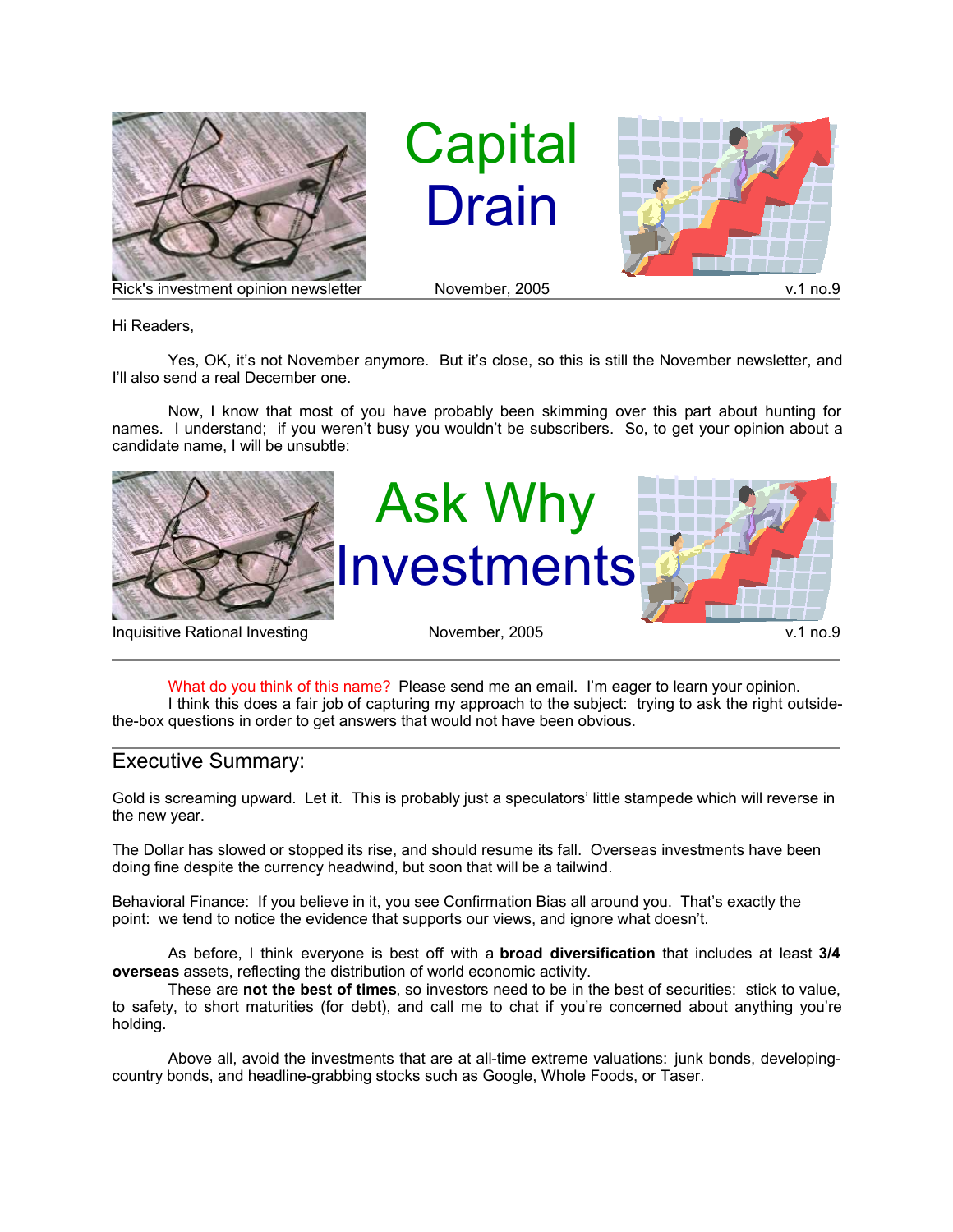Sure, Google is doing great. So was Pets.com once upon a time. Google's a pretty good company, but at the current price you could only buy based on the Greater Fool Theory: "Sure, I paid too much, but I'll find a Greater Fool to whom I can sell it for even more!"

## The Details:

"It's only when the tide goes out that you learn who's been swimming naked."

- Warren Buffett

What did Buffet mean by that, "swimming naked"?

He meant, for example, that people who bet on the tech bubble looked like geniuses—until it burst. He meant that people who have bet on rapid house appreciation or low junk-bond default rates look like geniuses now, but perhaps not forever.

The world seldom changes so much that old investing rules cease to apply. Instead, the tide comes in, and then it goes back out. The people who expect it to keep coming in forever get left high & dry.

House prices, by the way, have stopped rising almost everywhere and started sliding in some places.

For a while now I've been saying that **gold** is an attractive investment for a small part of your portfolio. If any of you listened, I assume that you're grinning now. Gold is up a lot in the past half-year. But what to do now? Is it too late to hope on the train?

Yes, actually, I think it's too late. The recent rise is too fast for me to believe that it has anything to do with fundamentals of the market or even the semi-fundamentals of peoples' long-term asset allocations. I think it's just the start of the year-end Silly Season. Investment managers are piling on to the one investment that's making positive headlines as we slouch toward the year-end evaluation of their portfolio performance.

I did take my advice, so I have a chunk of money in gold (in gold stocks, actually, via the fund BGEIX). I'm watching this run-up nervously, and expect to sell if the prices start to look soft around the end of the year or the end of January. As long as the prices are rising, I'm happy to hold, but I wouldn't want to buy at this level.

This time last year, everyone, including me, thought the **Dollar** would continue falling. Well, it rose instead. Not a lot compared to how much it's fallen, but a fair amount. Why? Well, on the one hand, when everyone believes something, the idea may have been ridden too hard, too far. On the other hand, perhaps the macroeconomic picture of rising US interest rates and higher GDP growth in the US than in Europe or Japan made the US Dollar relatively more attractive than the Euro or Yen.

That said, the dollar's structural macroeconomic problems that I've talked about, the huge lack of saving and exporting in the US and huge import of goods and money from abroad—it's still true, and it will lower the dollar significantly, probably sooner than later. The same year-end dynamic that has the speculators piling onto gold now could have them renew their piling into non-US currencies early next year.